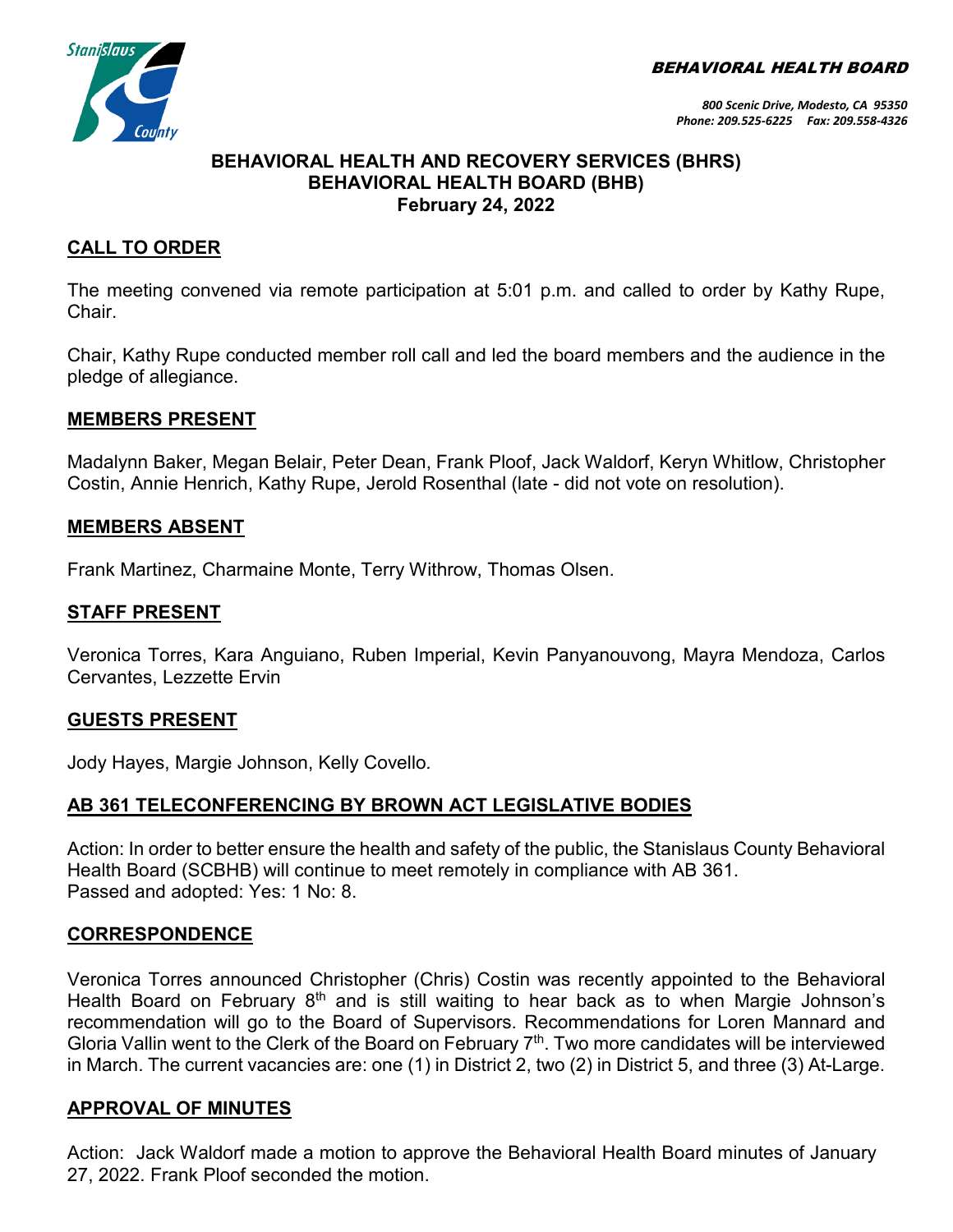Behavioral Health Board February 24, 2022 Page 2 of 3

# **BOARD OF SUPERVISORS (BOS) REPORT**

None reported.

# **PRESENTATION: CALIFORNIA ADVANCING AND INNOVATING MEDI-CAL (CAL-AIM) UPDATE**

Kara Anguiano, BHRS Chief Fiscal and Administrative Officer, provided a PowerPoint presentation on the California Advancing and Innovating Medi-Cal (Cal-AIM). Cal-AIM is a long-term commitment to transform and strengthen medical offering Californians a more equitable coordinated and personcentered approach to maximizing their health and life trajectory. The three main areas that BHRS is focusing on under Cal-AIM are:

- Improve Access/Reduce Barriers
	- o No Wrong Door
	- o Integrate mental health and substance use disorder services
- Improve Quality
	- o Payment Reform
	- o Contingency Management
- Improve Coordination
	- o Foster Care Reforms

# **PUBLIC HEARING**

Kathy Rupe called the public hearing to order regarding the California Advancing and Innovating Medical (Cal-AIM) Update. Kathy opened the floor to those present who wished to comment. There being no further comments, the hearing on the California Advancing and Innovating Medical (Cal-AIM) Update closed.

# **PUBLIC COMMENTS: GENERAL, CONSUMER, FAMILY**

None.

# **BHB COMMITTEE CHAIRS AND MEMBERS**

The BHB Committee chairs and members have been established. It was reported that some of the committees have started their regular meetings.

### **DEPARTMENT REPORT**

Ruben Imperial introduced Stanislaus County Chief Executive Officer, Jody Hayes, who spoke about the memo that was sent to the BHB members earlier this month regarding the restructuring in the Chief Executive Office and a leadership opportunity that would place Mr. Ruben Imperial as an Assistant Executive Officer. Through the years in trying to envision the strategic focus for the future and how the health and human services programs are coming together, how these can best serve the community and connect in the most meaningful way possible, the Chief Executive Office has created a new structure, which would be implemented later this year around July where Ruben would